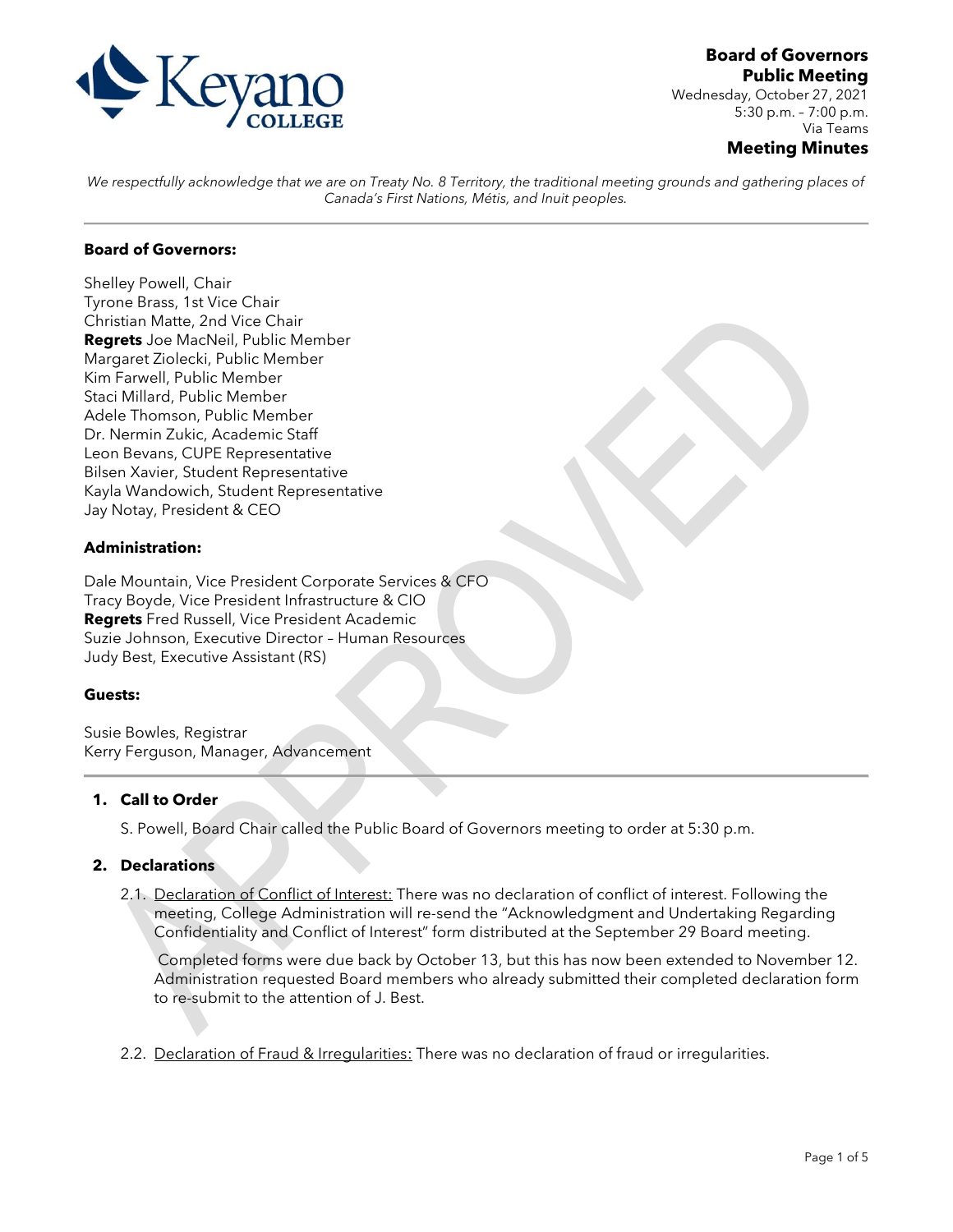# **3. Adoption of Consent Agenda**

**Moved by L. Bevins** and seconded by K. Farwell **that**, the Consent Agenda for the October 27, 2021 meeting of the Board of Governors be approved as presented.

## **Carried Unanimously**

## **4. Adoption of Regular Agenda**

In the absence of J. MacNeil, 5.3 Public Interest Commissioners Report Recommendation Update will be deferred to the next meeting.

**Moved by Stacey** and seconded by **that**, Adele the Regular Agenda for the October 27, 2021 meeting of the Board of Governors be approved as amended.

# **Carried Unanimously**

## **5. Governance & HR Update**

### 5.1. Board of Governors Bylaws and Policies

D. Mountain presented an updated version of the Board of Governors Bylaws and Policies as part of an annual review conducted by the Governance and HR Committee in October. Most of the revisions were housekeeping in nature. Article 11 Remuneration of the Board was revised due to the fact that no endowment was ever created subsequent to the 2014 Board motion, and removing reference to the Keyano College Foundation which ceased operations on June 16, 2021.

C. Matte requested that it be noted in the by-law to change the wording to reflect that no income tax slips (i.e. T4A) and no charitable donation tax receipt be issued to those waiving remuneration and directing monies to a Board funded scholarship.

In response to a question from B. Xavier, D. Mountain advised that all student Board representatives would continue to receive remuneration.

**Moved by L. Bevans** and seconded by A. Thompson **that,** the Governance & HR Committee recommends the Board of Governors rescind the motion approved on May 30, 2014, "The Board hereby moved that effective January 1, 2014, all honoraria to be paid to members of the Keyano College Board of Governors, with the exception of the student representatives, be instead directed to the Keyano College Foundation for the purpose of endowing a scholarship for students, who demonstrate both academic excellence and a high degree of community engagement, and that this direction of funds continue for all future years until reversed by the Board motion", and adopt and approve the revised Bylaw Article 11 Remuneration of the Board as amended"

### **Carried Unanimously**

**Moved by L. Bevans** and seconded by C. Matte "**that**, the Governance & HR Committee recommends the board of Governors receive and approve the Board Bylaws and Policies of the Board as presented and amended."

## **Carried Unanimously**

## 5.2. Board of Governors Evaluation

D. Mountain presented the results of the Board of Governors Evaluation conducted in May-June and discussed at the September  $8<sup>7</sup>2021$  Governance and HR Committee meeting. Of note, the survey consisted of thirty-one questions, of which twenty-three received favorable responses and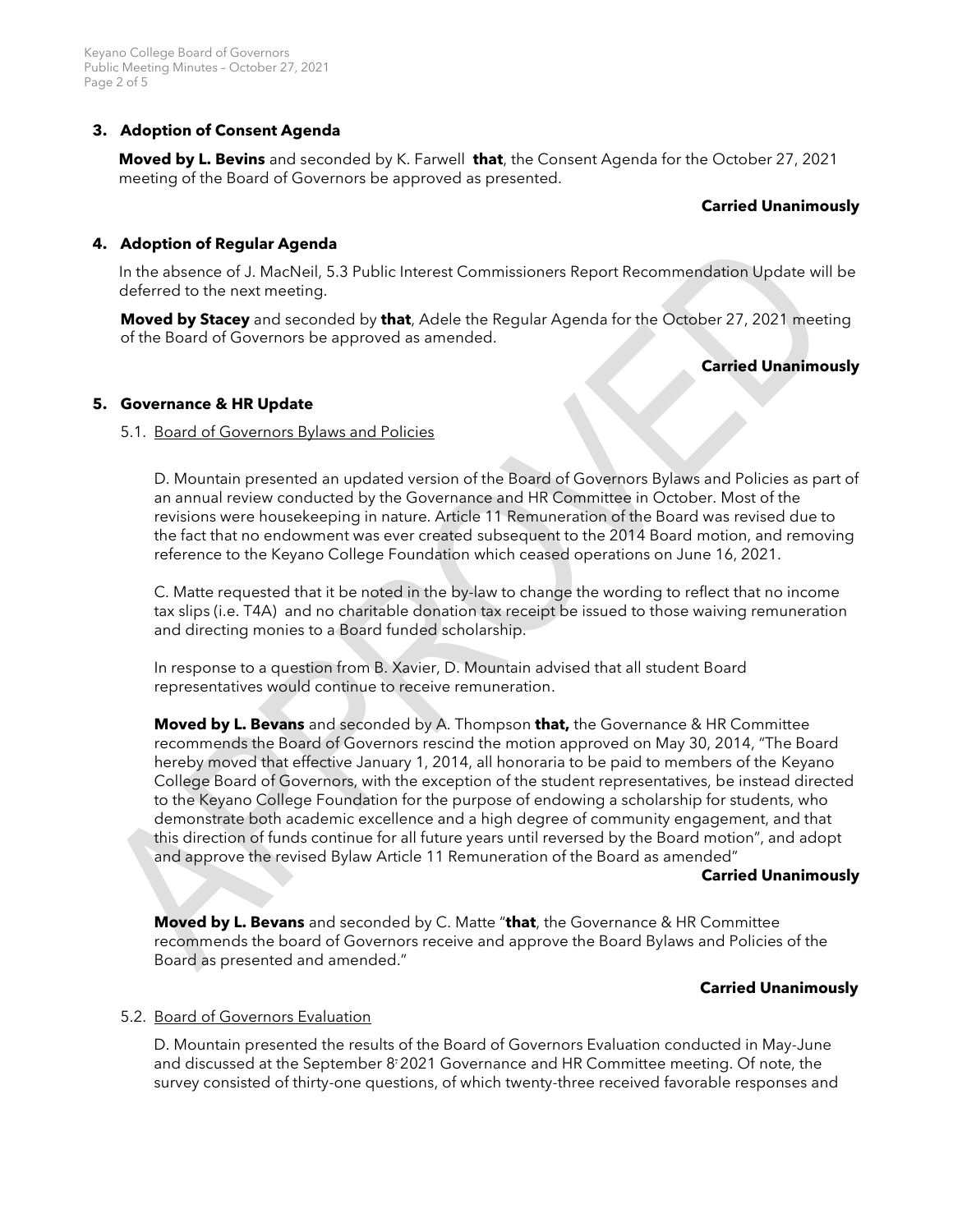eight unfavorable responses. D. Mountain walked through the eight questions with unfavorable responses.

S. Powell suggested that we be purposeful and intentionally focus our energy in areas that we want to improve. It was noted by M. Ziolecki that the Board Evaluation Survey was intended to be more of a check-in and practice of good board governance.

**Action:** Governance and HR Committee to break down the survey results into actionable items, prioritize and bring their recommendations back to the Board for review at a future meeting.

### 5.3. Public Interest Commissioners Report Recommendations Update

Item deferred to the next meeting.

### 5.4. Board of Governors Awards Options for Discussion

D. Mountain presented a briefing note on options on how Board remuneration could be directed to meet different student scholarship needs. S. Bowles provided an overview of award criteria as well as a breakdown by demographics and program.

Areas of opportunity for consideration include the following:

- o Ensure award criteria is not too narrow in scope.
- o Support for refugee students and international students would align with the initiatives of the International Education strategy.
- o Support for students with financial need.
- o Support for underrepresented learners.

The Governance and HR Committee is requesting guidance from the Board of Governors on the direction of the funds. In light that the Briefing Note was missing from the package, Administration will distribute it to the Board and request their response be forwarded to J. Best.

**Action:** J. Best to forward the briefing note to the Board for review and respond to J. Best with suggestions.

## **6. Finance & Audit Committee Update**

### 6.1. Keyano College Audited Consolidated Financial Statements for Year Ending June 2021

**K. Farwell** provided an overview of the College Audited Consolidated Financial Statements for the year ending June 30, 2021. Although fiscal 2021 was complicated with the Covid-19 pandemic and the 2020 flood remediation, the College was able to accurately prepare the consolidated financial statements on time and report a moderate surplus.

Overview:

- o The fiscal year ended with a surplus which was an improvement from the deficit reported in 2020.
- o The consolidated financial statements were completed on time, partly due to the implementation of monthly financial reporting.
- o Strong cash positions and portfolio investments improved over prior year.
- o Income from the Land Trust improved over prior year.
- o Three new notes in the Consolidated Financial Statements which are unique as follows: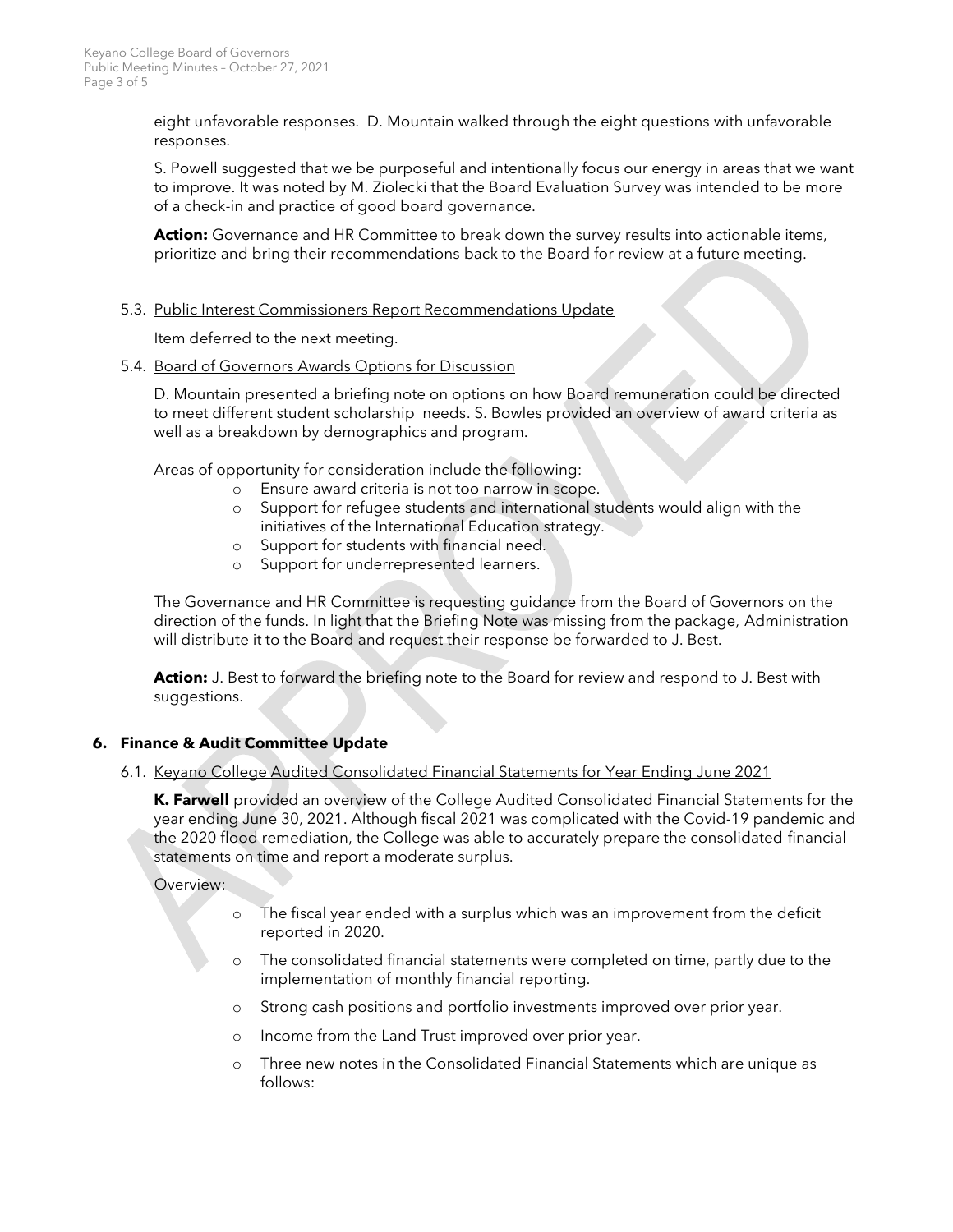- o #11-First recording of a liability for contaminated sites.
- o #25-Dissolution of the Keyano College Foundation
- o # 26-Fort McMurray flood.
- o Administration identified an instance of potential non-compliance with respect to the *Income Tax Act* which may impact the college's charitable status. Administration is working with Legal Counsel to remedy.
- o Insurance has been obtained as of June 30, 2021, but the College is unable to secure overland flood coverage at this time.

**Moved by K. Farwell** and seconded by L. Bevans **that**, the Finance & Audit Committee recommends the Keyano College Board of Governors receive and approve the Keyano College Audited Consolidated Financial Statements for year ending June 30, 2021 as presented."

#### **Carried Unanimously**

#### 6.2. Audit Exit Report

K. Farwell presented the Audit Exit Report to the Board. These consolidated financial statements have been reported on by the Office of the Auditor General of Alberta (OAG), the auditor appointed under the *Post-Secondary Learning Act*. There were only a couple significant matters which are as follows:

- o Management has identified an instance of potential non-compliance with respect to the *Income Tax Act* which may impact the college's charitable status.
- o Environmental Liabilities with contaminants in the Reidel apartments. They OAG did not identify any issues with the accrued liability, but did recommend that the College ensures clarity on how this will be estimated in the future

The OAG concluded that the College has successfully implemented the recommendation to improve compliance with legislation. Only one outstanding recommendation remains which is the 2019 internal controls testing and monitoring that was not tested in the recent audit.

D. Mountain reiterated that this is a clean audit with an unqualified audit opinion, no new recommendations and no audit observations or control issues were identified.

**Moved by K. Farwell** and seconded by L. Bevans **that**, the Finance and Audit Committee recommends the Keyano College Board of Governors receive as information the Audit Exit Report, prepared and presented by the Office of the Auditor General and MNP for the year ending June 30, 2021."

### **Carried Unanimously**

### 6.3. Net Asset Guidance Proposal

K. Farwell presented the Net Asset Guidance proposal which recommends that unrestricted operating surplus being maintained at a minimum of 10% of budgeted operating revenues with the remainder being restricted for capital where funding is not available from external sources.

D. Mountain provided additional information regarding the policy on net assets. The current policy, which is not a good fit, was paused over the last two years due to concerns over the provision required for educational purposes.